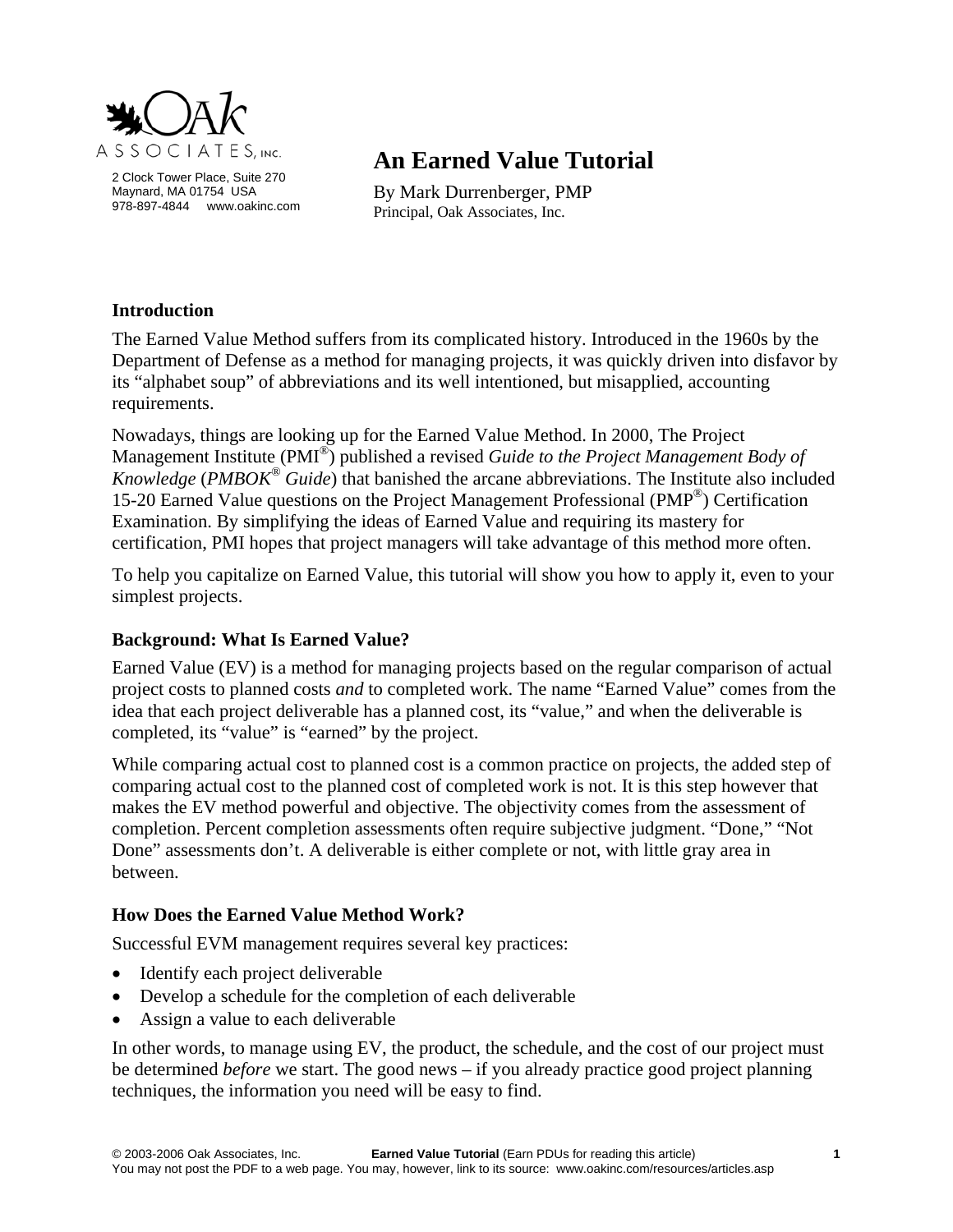To demonstrate, we'll try it on a hypothetical project to replace the deck of a house.

# **Product of the Project**

The product of this project is a new second-story deck. This new deck will replace an existing deck, stand about 10 feet off the ground, and measure 12 feet by 12 feet square. On one side, a set of stairs will lead to the ground. The structure will be attached to the house and supported with four posts resting on concrete footings. Since the house is located in New England, the footings must extend below the frost line (about 4 feet). The homeowner and friends (when available) will construct the deck with standard materials. All supplies will be ordered from and delivered by the local home improvement center.

Table 1 details the work of the project as a list of activities in the first column and the cost estimates for each activity in the second column. For cost, we have assumed that labor hours are the simplest units to use for valuing each project activity. Using hours to value work translates well in the business world because salary information is not generally available.

The third column of Table 1 contains the estimated planned duration for each activity. These estimates are necessary (but not sufficient) for generating a schedule of the work and filling in the "Scheduled Finish" column.

|   | <b>Activity</b>                     | <b>Planned Cost</b><br>(Effort-Hours) | <b>Planned</b><br><b>Duration</b><br>(Days) | <b>Scheduled</b><br>Finish (Day) | Actual<br>Cost<br>(Effort-<br>Hours) | <b>Status</b><br>(Done/<br>Started) | Earned<br>Value<br>(Effort-<br>Hours) |
|---|-------------------------------------|---------------------------------------|---------------------------------------------|----------------------------------|--------------------------------------|-------------------------------------|---------------------------------------|
|   | Draw plans and<br>materials list    | 6                                     |                                             |                                  |                                      |                                     |                                       |
| 2 | Destroy old<br>deck                 | 12                                    | 1                                           |                                  |                                      |                                     |                                       |
| 3 | Truck off trash                     | 4                                     | 0.5                                         |                                  |                                      |                                     |                                       |
| 4 | Purchase<br>materials               | 4                                     | 0.5                                         |                                  |                                      |                                     |                                       |
| 5 | Dig four footing<br>holes           | 8                                     | $\overline{2}$                              |                                  |                                      |                                     |                                       |
| 6 | Pour concrete<br>footings           | 4                                     | 1                                           |                                  |                                      |                                     |                                       |
|   | Construct main<br>deck              | 12                                    | 3                                           |                                  |                                      |                                     |                                       |
| 8 | Construct<br>railings and<br>stairs | 8                                     | $\overline{2}$                              |                                  |                                      |                                     |                                       |
| 9 | Clean-up                            | 6                                     | 1                                           |                                  |                                      |                                     |                                       |
|   | Total                               | 64 Hours                              |                                             |                                  |                                      |                                     |                                       |

*Table 1. Planned Values for Deck Replacement Project*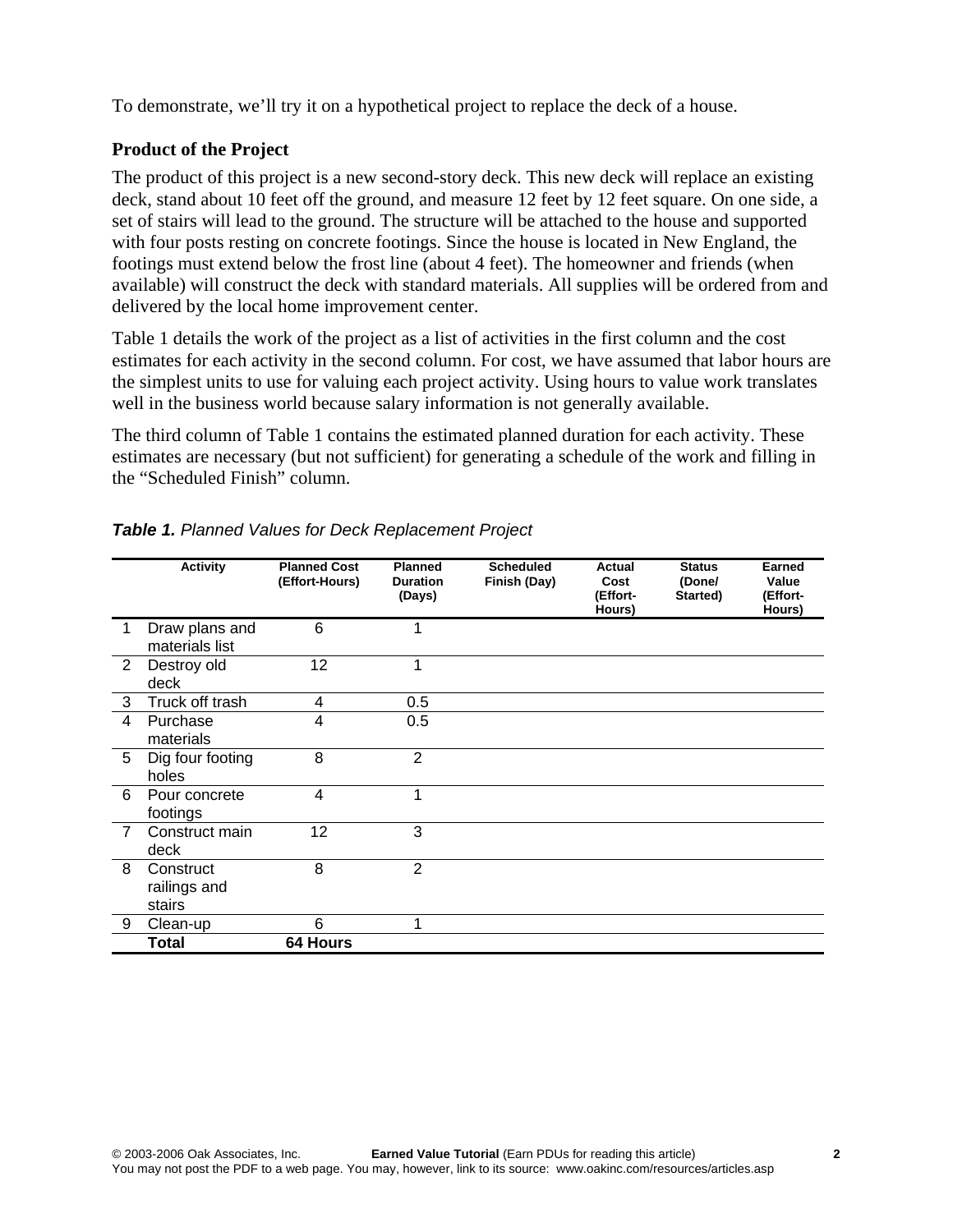



## **Project Schedule**

Our final step is to sequence each activity relative to all other activities in the project. This schedule, along with the activity durations, allows us to create the Gantt chart in Figure 1 (above). Because of the added features of Microsoft Project, we are also able to show the effort and duration for each task (to the right of the task bar) and a summary bar that spans the duration of the project.

### **Setting the Baseline**

Having scoped the project, estimated its costs (effort), and scheduled each activity, we are ready to produce a plan baseline. To accomplish this, the planned effort hours are spread out and accumulated over the duration of the project.

For our deck project, the total duration is 12 days with 64 hours of total effort. Figure 2 shows the effort hours by day (as bars) and the cumulative effort hours (as a line). The height of the line on Day 12 is 64 hours, which corresponds to our total cost. In EV terminology, this cumulative plot is called the *Performance Measurement Baseline* (Baseline for short) or *Planned Value*  (PV).

To generate the baseline, accumulate the planned effort for each task on the day the task should have been completed. This completion-day accumulation explains days with no identified effort as well as the somewhat jagged baseline. When the tasks are short, this approach is works well. When project tasks last several weeks, distribute the effort evenly over the weeks to smooth out the baseline and to better illustrate when the effort was expended.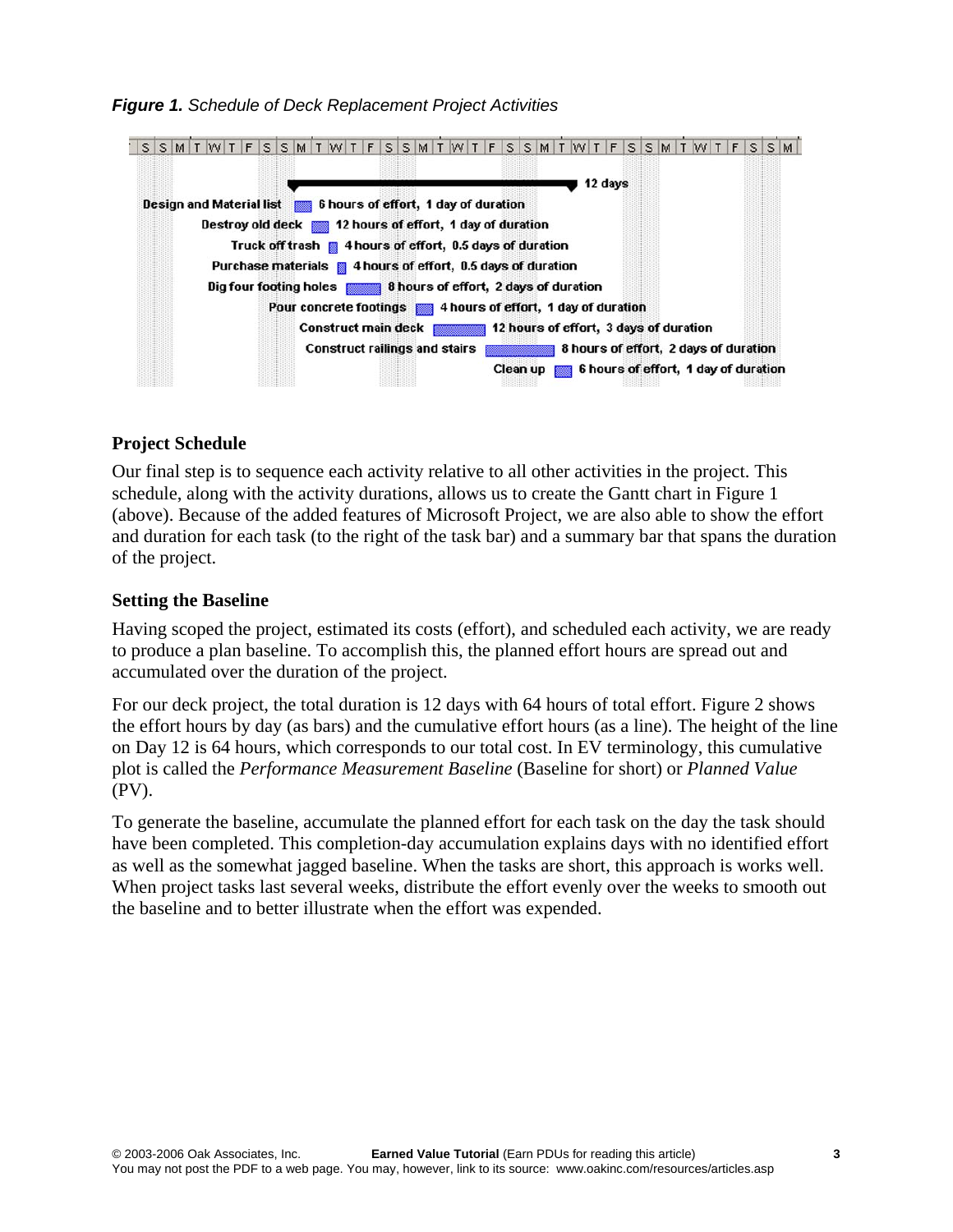

## *Figure 2. Daily and Cumulative Effort vs. Project Schedule*

## **Measuring Performance**

Having completed the initial planning and constructed a baseline, we can now use the plan to guide execution of the project and track our progress. Table 2 shows the actual effort hours spent and whether the task has been fully completed. Actual effort has been recorded in the Actual Cost column and the status of each activity in the Status column. Notice that the entries in the status column are either "Started" or "Done." Only when an activity is marked "Done" do we "earn" the planned value for completed work and enter the Planned Value in the Earned Value

|   | <b>Activity</b>                  | <b>Planned</b><br>Cost<br>(Effort-<br>Hours) | <b>Planned</b><br><b>Duration</b><br>(Days) | <b>Scheduled</b><br>Finish (day) | Actual<br>Cost<br>(Effort-<br>Hours) | <b>Status</b><br>(Done/<br>Started) | Earned<br>Value<br>(Effort-<br>Hours) |
|---|----------------------------------|----------------------------------------------|---------------------------------------------|----------------------------------|--------------------------------------|-------------------------------------|---------------------------------------|
|   | Draw plans and<br>materials list | 6                                            |                                             | Day 1                            | 6                                    | Done                                | 6                                     |
| 2 | Destroy old deck                 | 12                                           | 1                                           | Day 2                            | 12                                   | Done                                | 12                                    |
| 3 | Truck off trash                  | 4                                            | 0.5                                         | Day 3                            | 4                                    | Done                                | 4                                     |
| 4 | Purchase materials               | 4                                            | 0.5                                         | Dav 3                            | 4                                    | Done                                | 4                                     |
| 5 | Dig four footing holes           | 8                                            | 2                                           | Day 5                            | 10                                   | Started                             | 0                                     |
|   | <b>Total-To-Date</b>             | 34                                           |                                             |                                  | 36                                   |                                     | 26                                    |
| 6 | Pour concrete footings           | 4                                            |                                             | Day 6                            |                                      |                                     |                                       |
|   | Construct main deck              | 12                                           | 3                                           | Day 9                            |                                      |                                     |                                       |
| 8 | Construct railings and<br>stairs | 8                                            | $\overline{2}$                              | Day 11                           |                                      |                                     |                                       |
| 9 | Clean-up                         | 6                                            |                                             | Day 12                           |                                      |                                     |                                       |

*Table 2. Planned and Actual Results*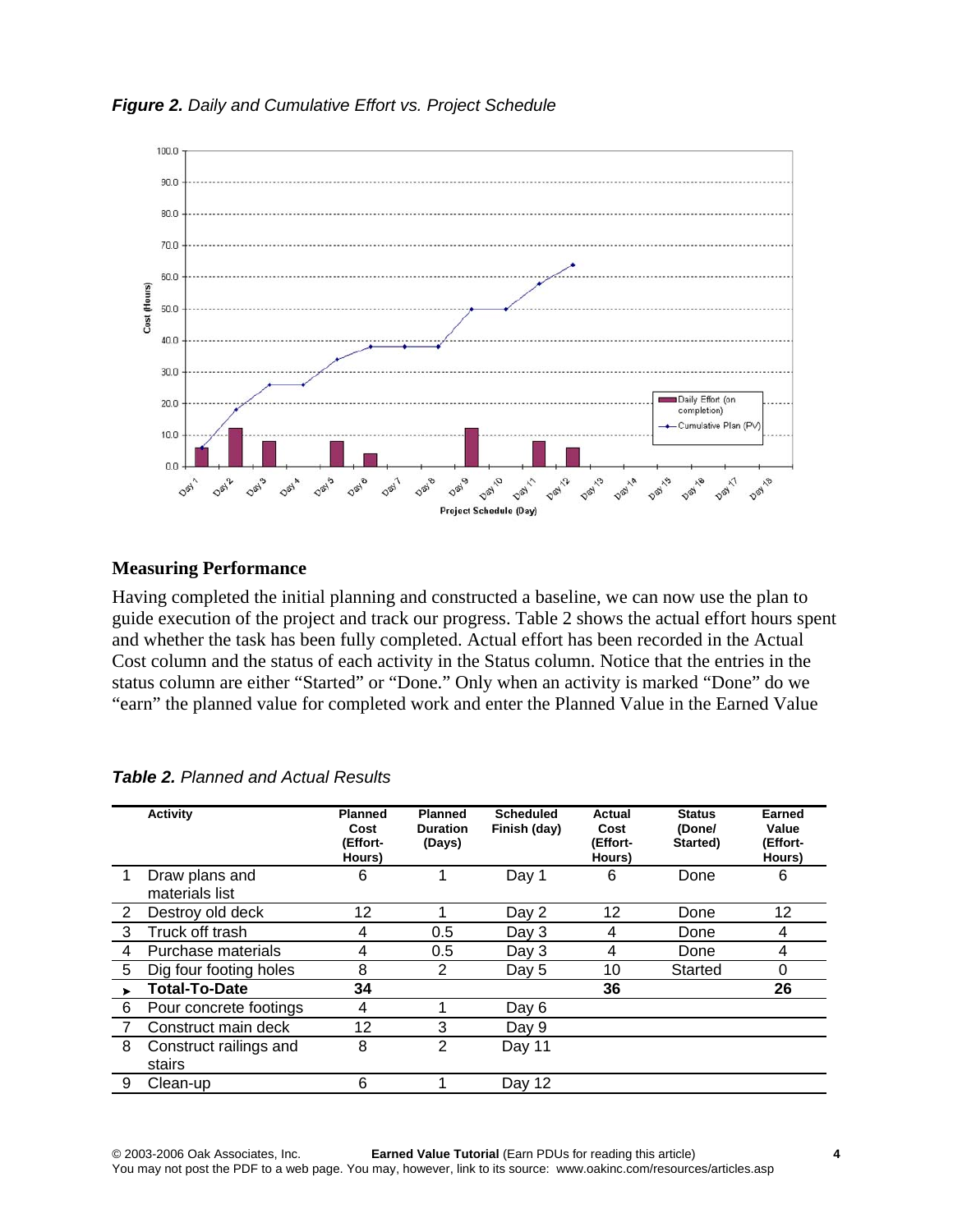column. Also notice that until an activity is complete, we do not earn *any* of its value. In other words, no partial credit is awarded.<sup>1</sup>

# **Day 5 of the Project**

 $\overline{\phantom{a}}$ 

Let's summarize our data as of Day 5. According to Table 2, we had planned to expend 34 hours of effort on the project (the sum of the planned cost for the first five activities). Those 34 hours were to complete the first five activities.

However, based on actual results, we have expended 36 hours and completed the first four activities. Activity 5, "Dig footings", has started, but is not yet finished and it is running over plan (the planned effort was 8 hours, recorded actuals show 10 hours so far). And since the digging is not done, we can't take any credit for Earned Value on the activity.

## **What Is the Status of Our Project?**

Now let's look at what the numbers really mean. At the end of Day 5, we planned to accomplish 34 hours of work. We've expended 36 hours, yet we've only earned 26 hours.

One way to evaluate our project's status is to graph our results. Figure 3 shows our Planned Value (blue diamonds line), Actual Cost (red squares line), and Earned Value (green triangles line) plotted against project duration.

<sup>&</sup>lt;sup>1</sup> If a laborer has completed digging 50 feet of a 100-foot trench, the activity is clearly 50% complete. But good luck to the process engineer who tries to report 50% complete on a new process design.

While many support the idea of "percent complete" (including Microsoft Project), white-collar projects are a poor place for this practice. White-collar work is not typically made up of measurable interim deliverables. Lacking these markers, an estimate of "percent complete" is subject to negotiation between the team member and the project manager. As such, it is unreliable.

Eliminating "percent complete" accounting is necessary to objectively assess project status. When planning, break each deliverable into small work packages that can be completed in one to two reporting periods. At status meetings, have team members report actual hours spent on the task, and report *only* "Done" or "Not Done." Record the hours and enter "0%" or "100%" complete.

The calculation of the project's Earned Value (planned value for completed work) will be slightly lower than the actual hours expended (because no value is earned for incomplete tasks) but the difference will be small relative to the total project (because the tasks are small) and have only a minor impact on the Earned Value calculations. (Of course, you'll also benefit from a more detailed project plan and by having each team member reporting activity status regularly and frequently.)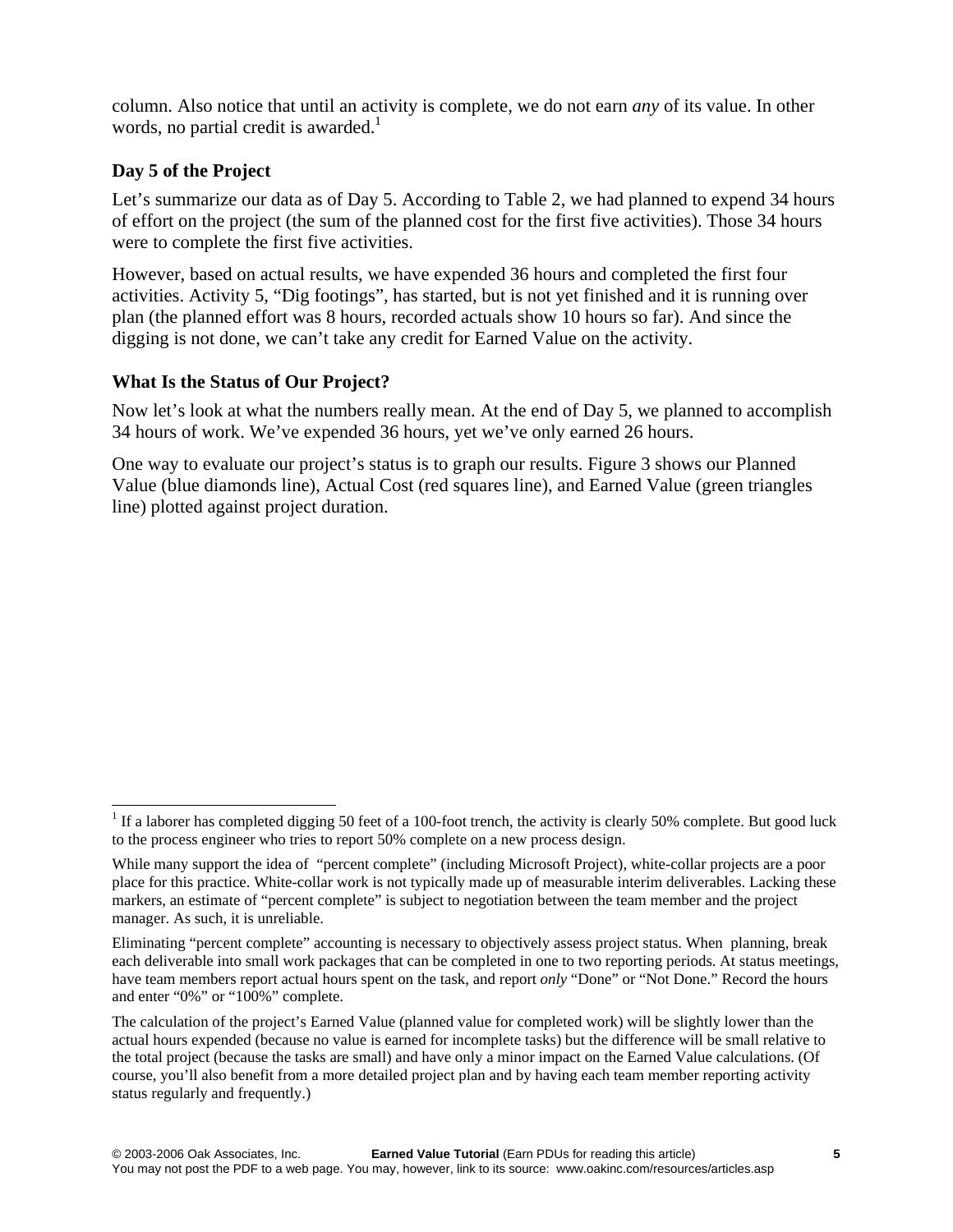

*Figure 3. Planned Value, Actual Cost & Earned Value vs. Project Duration Through Day 5*

By comparing the Actual Cost line to the Planned Value line, we can see that, through Day 3 of the project, actual costs were according to plan. But on Day 4, the red jumps above the blue, showing that we've gone over plan. Also, because no work was marked "Done" on Days 4 or 5, the Earned Value (green line) levels off. The gap between Actual Cost, Planned Value, and Earned Value clearly indicates project problems.

To confirm what the graph is telling us, let's look at the numbers. We'll use two Earned Value ratios: the Cost Performance Index (CPI) and the Schedule Performance Index (SPI). The CPI is the ratio of Earned Value divided by Actual Cost, and the SPI is the ratio of Earned Value divided by Planned Value. Both ratios are calculated using "To Date" cumulative values.

Doing the math, we find that CPI =  $26/36 = 0.72$  and SPI =  $26/34 = 0.76$ . Think of the CPI and the SPI as project productivity measures. Based on our CPI, we are realizing 7.2 hours of result for every 10 hours of actual effort expended on our project. Based on our SPI, we are realizing 7.6 hours of result for every 10 hours of planned effort on our project. (Imagine putting a dollar in a change machine and getting only 72 or 76 cents back. Would you be pleased?)

If these ratios are accurate, we can use them to forecast completion of the project. To forecast the estimated cost at completion (EAC), divide the original cost by the CPI. For our project, EAC =  $64 / 0.72 = 88.6$  hours. The Forecasted Duration is the original duration divided by the SPI. Again, for our project, Forecasted Duration =  $12/0.76 = 15.7$  days (see Figure 4<sup>2</sup>).

 $\overline{\phantom{a}}$ 

<sup>&</sup>lt;sup>2</sup> There are many ways to forecast EAC; this equation is the least questionable. See reference 1 for a thorough discussion of EAC.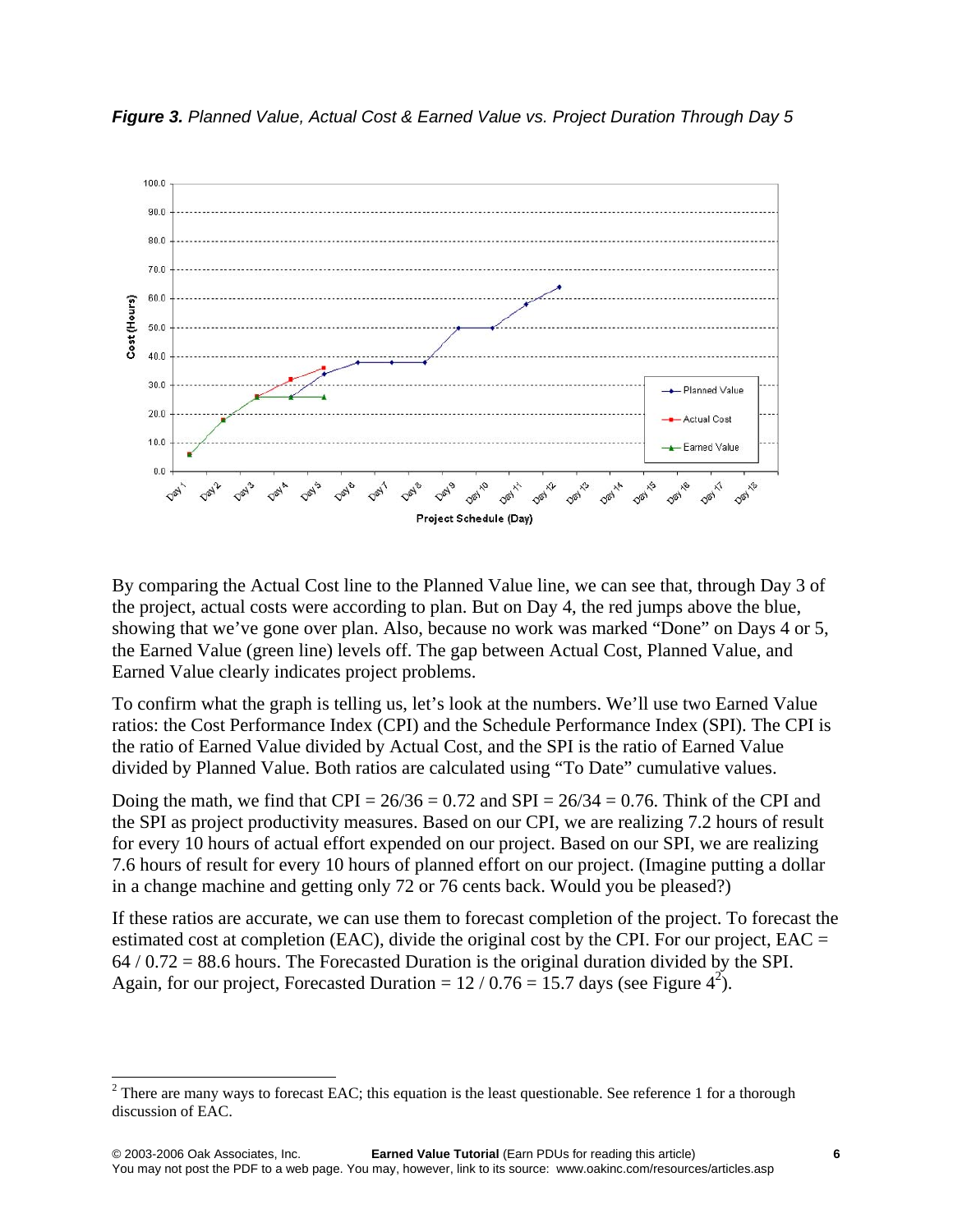



So after five days of work on the project, it looks like we've added more than three days to the schedule and 22 hours of work to the budget. Is the project really *that* far off track? (CPI and SPI are conservative forecasting tools – each assumes that past performance is an indicator of future results.)

### **How Bad Is It?**

If we examine our deck project closely, we'll see that Activity 5 is seriously over budget and not yet complete. The hole-digging activity seems to have run into trouble – after ten hours of work (two more than planned), the work is not done. Activity 5 has also lowered the SPI because the project cannot take credit for its completion.

Things do look pretty grim. With Activity 5 over budget by 25% and climbing, how can we get this project back on course? First, we need to figure out what happened. Then we can take corrective action.

### **What Happened?**

After a review and discussion of the project's performance, our key stakeholders discovered that the original estimates for digging were based on favorable soil conditions. For three of the four holes, this was a valid assumption. However, the diggers uncovered a large boulder (more than 500 lbs) on the fourth hole.

Aside from the fourth hole, the other project tasks completed as planned and raised no concerns about the estimates for work not yet started.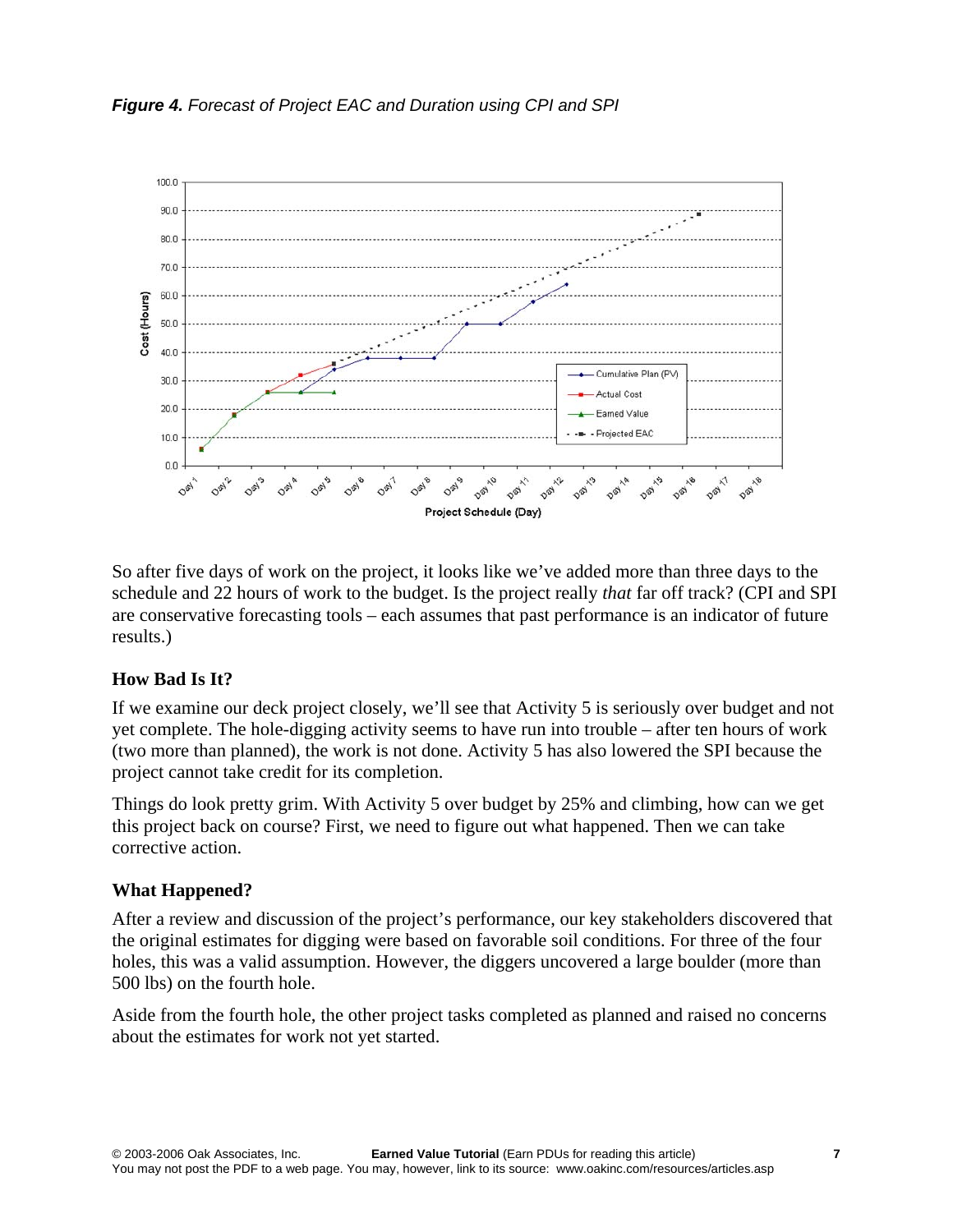So our project is not quite as badly off as the numbers suggest. Three of the four holes are complete, and the fourth hole would be done if not for the boulder. If we informally apply a "% complete" evaluation to our project, we earn 75% of the hole digging activity. This increases our Earned Value to 32 hours, and our CPI and SPI to 0.89 and 0.94 respectively. If we recompute the EAC and schedule, our EAC forecast improves from 88 to 72 hours and we shorten our schedule estimate from 15.7 days to 12.7 days. This information will help us decide on what corrective action to take.

## **Corrective Action**

The right corrective action depends heavily on the kinds of problems encountered and how the project stakeholders weigh the various solutions. For example, a key stakeholder (a spouse in this case) may insist that product cannot be compromised ("It won't look right"), or may focus on schedule because of an upcoming social event.

Table 3 lists possible stakeholder responses for the deck project. The table assumes that the stakeholder holds firm on one of the key project constraints while being flexible on the other two.

| <b>Stakeholder Priority</b>                     | <b>General Approach</b> | <b>Possible Specific Approaches</b>                                                                                                                                                                                                 |
|-------------------------------------------------|-------------------------|-------------------------------------------------------------------------------------------------------------------------------------------------------------------------------------------------------------------------------------|
| Maintain project<br>schedule                    | Sacrifice product       | Reduce the scope of some other part of the<br>$\bullet$<br>project. For example, use simpler hand<br>railings<br>Stop digging and hope the building inspector<br>$\bullet$<br>doesn't notice the depth of the hole with the<br>rock |
|                                                 | Sacrifice cost          | Work overtime to finish the task before the<br>$\bullet$<br>start of Day 6<br>Have a friend help (more pizza and beer)<br>$\bullet$<br>Rent a back-hoe                                                                              |
| Maintain product<br>features and<br>performance | Sacrifice schedule      | Get permission from the stakeholders<br>$\bullet$<br>Run late, then beg forgiveness from the<br>$\bullet$<br>stakeholders                                                                                                           |
|                                                 | Sacrifice cost          | Work overtime to finish the task before the<br>$\bullet$<br>start of Day 6<br>Have a friend help (more pizza and beer)<br>$\bullet$<br>Rent a back-hoe<br>$\bullet$                                                                 |
| Maintain project cost                           | Sacrifice product       | Reduce the scope of some other part of the<br>$\bullet$<br>project. For example, use simpler hand rails<br>Stop digging and hope the building inspector<br>$\bullet$<br>doesn't notice the depth of the hole with the<br>big rock   |
|                                                 | Sacrifice schedule      | Since we have already gone over budget,<br>$\bullet$<br>changing schedule will have little impact on<br>project cost                                                                                                                |

| Table 3. Possible Corrective Action for the Deck Project |
|----------------------------------------------------------|
|----------------------------------------------------------|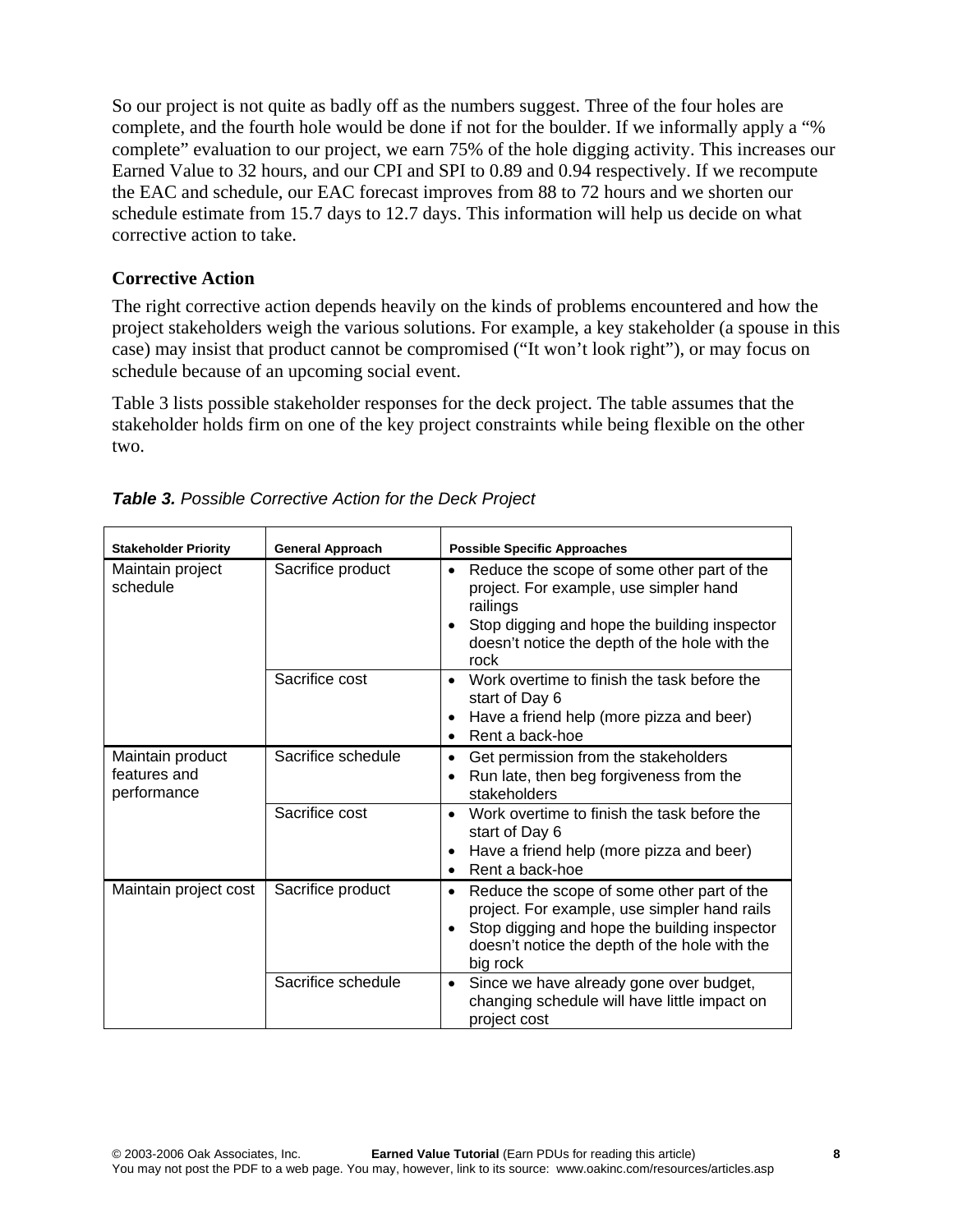After some discussion, the stakeholders decided that the key constraint is the product's features and performance. They chose to remove the bolder and place the footing where originally planned, satisfying all building codes. However, since this choice adds work to the project, the plan must be adjusted.

### **Re-Baseline**

Removing the rock involved manually excavating around it, dragging it out of the hole, and restoring the earth displaced by the rock. In total, an additional eight hours of effort and one day of schedule need to be added.

Table 4 shows the updated plan reflecting the added task "Remove boulder." No other project activities have been changed. Also, the activity "Dig footings" was marked "Done" and the value of that work counted as "Earned".

|    | <b>Activity</b>        | <b>Planned</b><br>Cost<br>(Effort-<br>Hours) | <b>Planned</b><br><b>Duration</b><br>(Days) | <b>Scheduled</b><br>Finish (day) | Actual<br>Cost<br>(Effort-<br>Hours) | <b>Status</b><br>(Done/<br>Started) | Earned<br>Value<br>(Effort-<br>Hours) |
|----|------------------------|----------------------------------------------|---------------------------------------------|----------------------------------|--------------------------------------|-------------------------------------|---------------------------------------|
|    | Draw plans and         | 6                                            |                                             | Day 1                            | 6                                    | Done                                | 6                                     |
|    | materials list         |                                              |                                             |                                  |                                      |                                     |                                       |
| 2  | Destroy old deck       | 12                                           |                                             | Day 2                            | 12                                   | Done                                | 12                                    |
| 3  | Truck off trash        | 4                                            | 0.5                                         | Day 3                            | 4                                    | Done                                | 4                                     |
| 4  | Purchase materials     | 4                                            | 0.5                                         | Day 3                            | 4                                    | Done                                | 4                                     |
| 5  | Dig four footing holes | 8                                            | 2                                           | Day 5                            | 10                                   | Done                                | 8                                     |
| 6  | Remove boulder         | 8                                            |                                             | Day 6                            |                                      | <b>Started</b>                      |                                       |
|    | Pour concrete footings | 4                                            |                                             | Day 7 (6)                        |                                      |                                     |                                       |
| 8  | Construct main deck    | 12                                           | 3                                           | Day 10 (9)                       |                                      |                                     |                                       |
| 9  | Construct railings and | 8                                            | 2                                           | Day 12                           |                                      |                                     |                                       |
|    | stairs                 |                                              |                                             | (11)                             |                                      |                                     |                                       |
| 10 | Clean-up               | 6                                            |                                             | Day 13                           |                                      |                                     |                                       |
|    |                        |                                              |                                             | (12)                             |                                      |                                     |                                       |
|    | Total                  | 72 (64)<br><b>Hours</b>                      |                                             |                                  | 36                                   |                                     | 34                                    |

*Table 4. Re-Baselined and Planned with Actual Results (replaced values in parentheses*)

Figure 5 compares the original baseline plot to the new baseline. The total project effort has been increased to 72 hours (from 64) and the duration has increased from 12 to 13 days.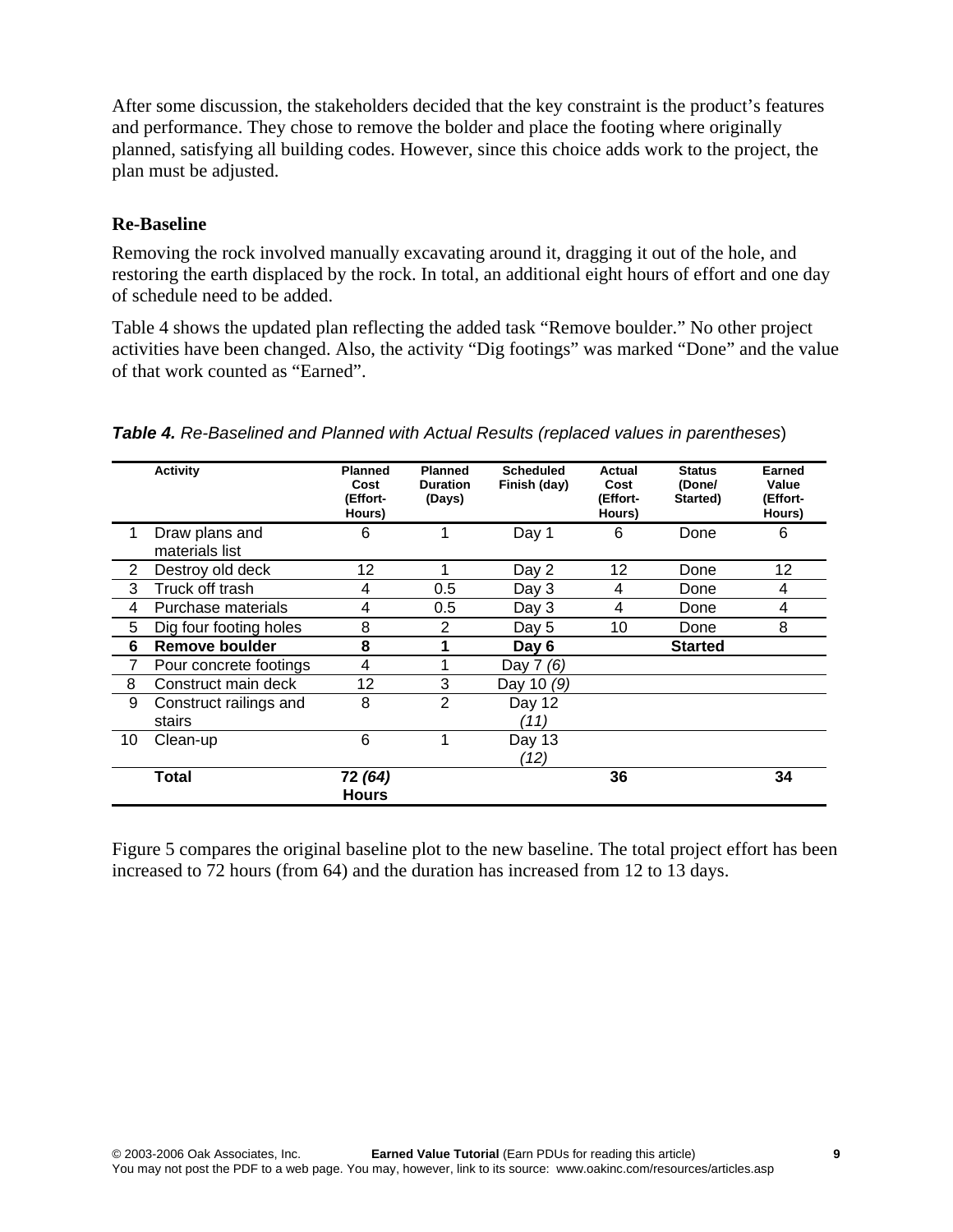



The effect of the re-baseline can be evaluated quickly with CPI, SPI, and their related projections. At the end of Day 5, we have a new CPI =  $34/36 = 0.94$  and the new SPI =  $34/34 =$ 1.0. The new  $EAC = 72/0.94 = 77$  hours. The projected duration is the same as the re-baselined plan, or  $13/1.0 = 13$ .

The project is still forecasted to exceed the new budget (because CPI is less than 1.0), due to two hours of rock removal on Day 5 (two hours against the eight hours added during the re-baseline). We expect that after Day 6, CPI productivity will climb back to 1.0.

Re-baselining is only legitimate when it is performed in response to a stakeholder- approved scope change.

#### **Summary and Conclusions**

Effective project planning provides us with the data needed to implement the Earned Value Method. Proper, data collection allows us to calculate the ratios of Cost Performance Index and Schedule Performance Index. These ratios, combined with our original plan, tell us where we are and where we are headed. While the process can sometimes produce bleak forecasts, the Earned Value Method generates a conservative and unambiguous assessment of our project's status that allows us to steer a better course towards our goal.

In short, we can best decide where we want to go when we know where we are.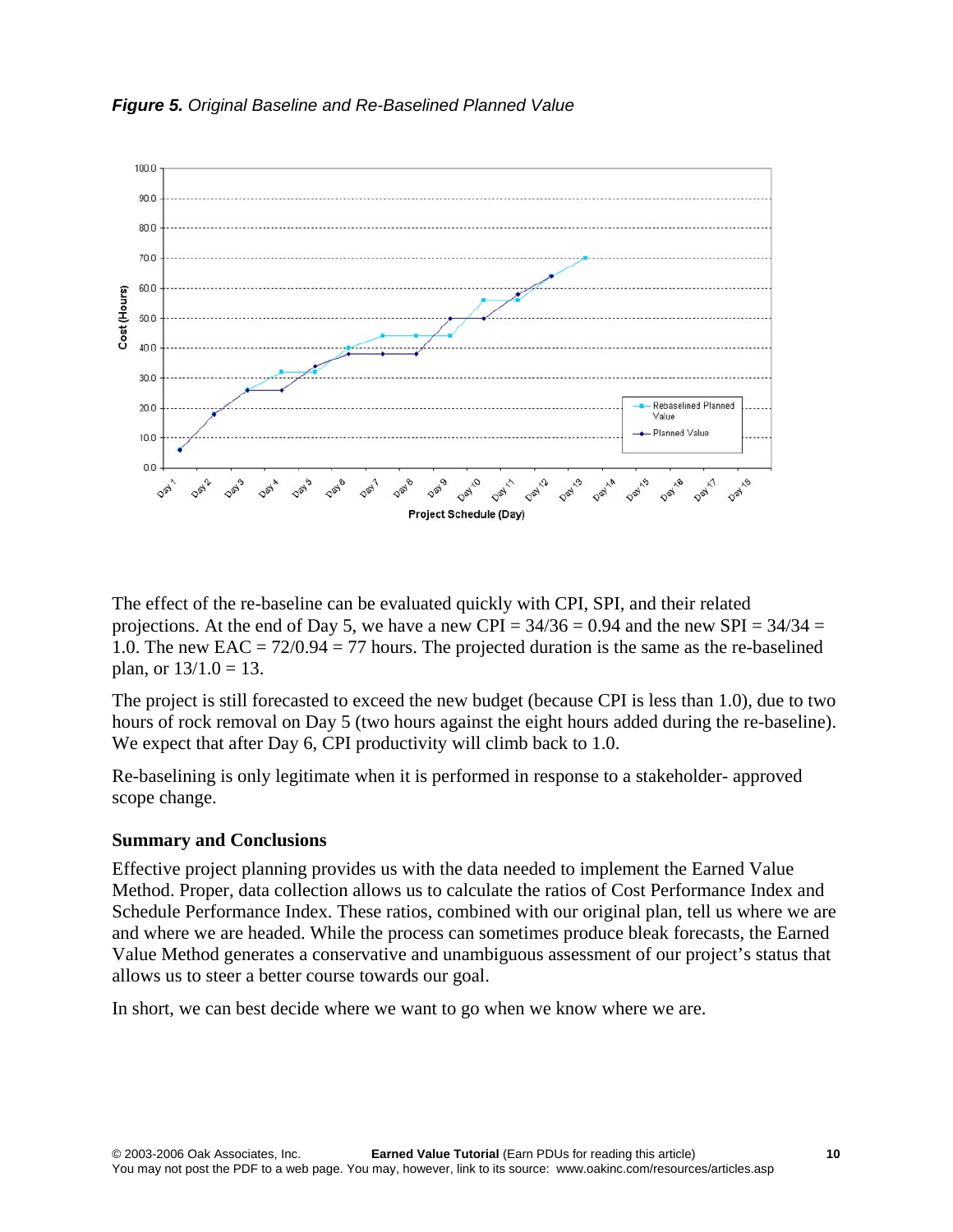#### **References**

- **1.** Christensen, David S., (1993) "Determining an Accurate Estimate At Completion," National Contract Management Journal 25
- **2.** Christensen, David S., & Payne, Kirk, (April 1992) "Cost Performance Index Stability: Fact or Fiction?" Journal of Parametrics 10
- **3.** Christensen, David S., (Summer 1999) "Using the Earned Value Cost Management Report to Evaluate the Contractor's Estimate at Completion," Acquisition Review Quarterly
- **4.** Fleming, Quentin W., Koppelman, Joel M., (1996) *Earned Value Project Management*, Newtown, PA: Project Management Institute
- **5.** -----------, (2003). *Winning Project Management*, Program Notebook v 6.0, Maynard, MA: Oak Associates, Inc.

#### *About the Author*

Mark R. Durrenberger (info@oakinc.com) is a co-founder of Oak Associates, Inc., a project management training firm that connects project results to bottom line results. Since 1984 he has helped product development organizations in global companies improve their profits through better project management. Mark is a certified PMP (Project Management Professional).

#### *About Oak Associates*

Founded in 1997, Oak Associates has designed a series of student-centered programs based on research and anchored to *The PMBOK® Guide*, the industry standard. Oak's facilitators are experienced professionals from a variety of industries. Oak's interactive approach uses real projects to generate skills that students can apply the first day back on the job. Course levels run from basic to advanced, and include an 8-course Certificate Program as well as preparation for PMP Exam. Oak Associates is a PMI Registered Education Provider. For more information, visit our web site at www.oakinc.com.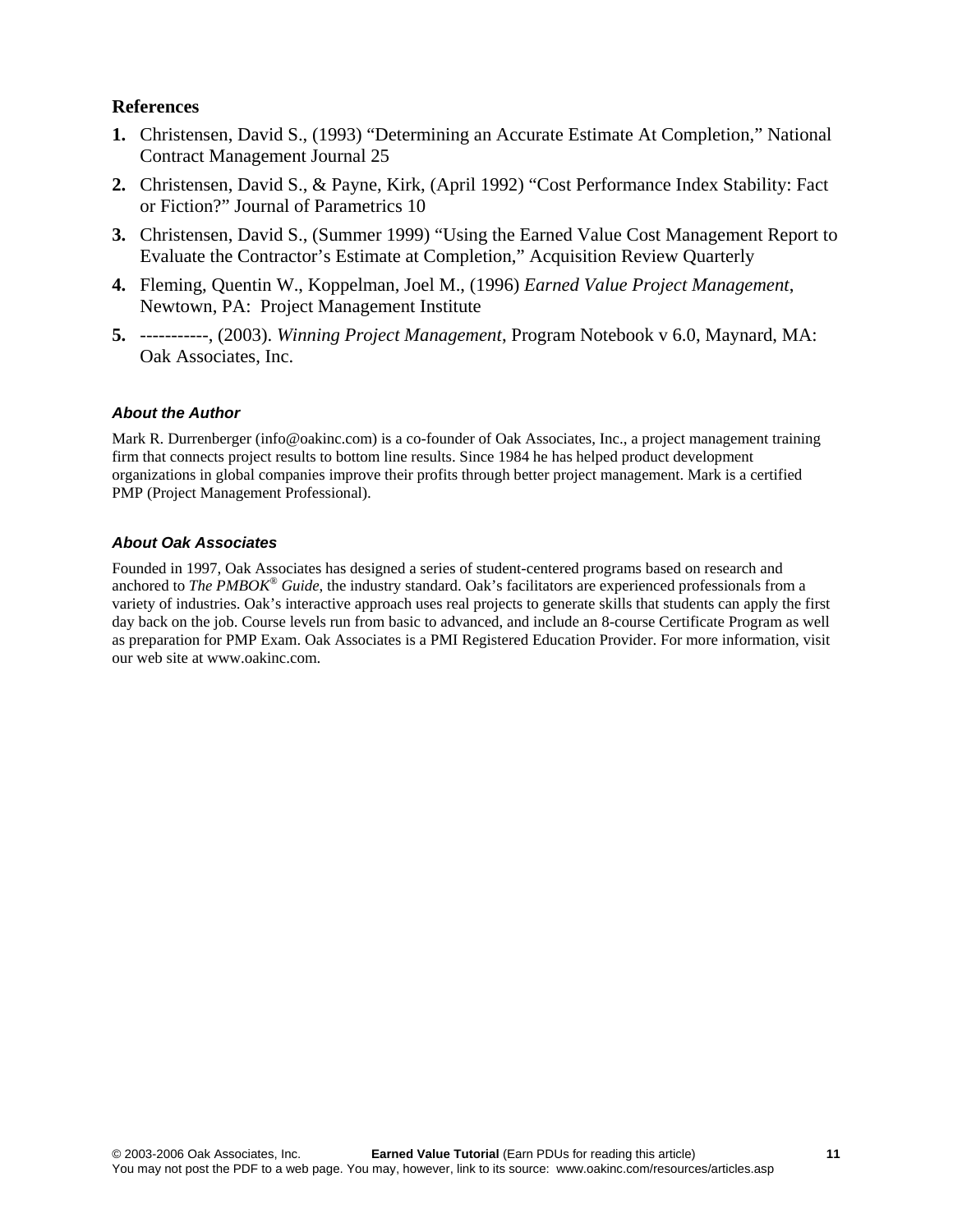*Score at least 70% correct on the questions below and earn PDUs! See next page for details.* 

# **PDU Questions: An Earned Value Tutorial**

*(\$19.95, 2 PDUs)* 

- 1. Which is *not* a reason why things are looking up for the Earned Value Method?
	- a. PMI published the 2000 revised *PMBOK® Guide*
	- b. PMI included 15-20 Earned Value questions on the PMP<sup>®</sup> exam
	- c. The planned cost is now called "Planned Value"
	- d. The traditional, arcane abbreviations have been preserved
- 2. Earned Value Method compares actual cost to:
	- a. The planned cost of work complete
	- b. The planned cost
	- c. The earned value
	- d. a and c
- 3. Which of the following is *not* a key practice for successfully applying the Earned Value Method?
	- a. Identify each project deliverable
	- b. Develop a schedule for the completion of each deliverable
	- c. Assign a value to each deliverable
	- d. Match a staff resource to each deliverable
- 4. Which is *not* an immediately useful metric for the Earned Value Method?
	- a. Staff-hours this week
	- b. Total actual staff-hours to date
	- c. Total planned staff-hours to date
	- d. Total "earned" staff-hours to date
- 5. When does the article recommend we "earn" value for a piece of work?
	- a. When the work has been begun
	- b. When the work is half done
	- c. When the work is completely done
	- d. When the work is scheduled to have been done
- 6. Work in the article is measured in:
	- a. Staff-hours of effort, days of duration
	- b. Calendar-hours of duration, staff-days of effort
	- c. Dollars of cost, weeks of duration
	- d. Staff-weeks of effort, weeks of duration
- 7. Another name for the Performance Measurement Baseline is:
	- a. Baseline
	- b. Planned Value
	- c. Cumulative plot
	- d. All of the above
- 8. Which is the key constraint influencing corrective action?
	- a. Product's features and performance
	- b. Project cost
	- c. Project schedule
	- d. Maintain cost and schedule